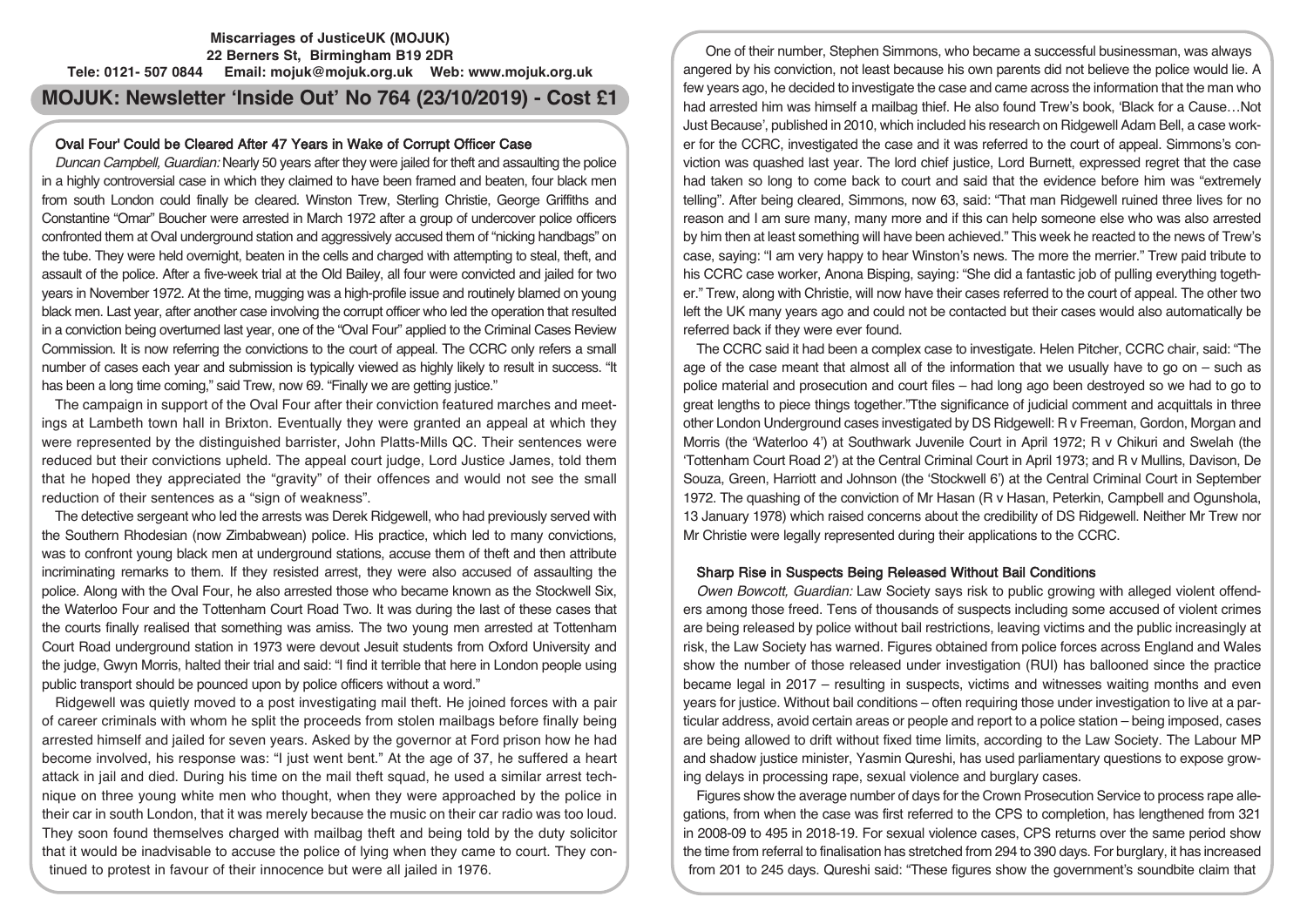they are 'on the side of victims' is a cynical spin. Every extra day a case is prolonged is another day when victims have their lives placed on hold. "Our justice system urgently needs to be properly funded so that cases can be processed and justice delivered. That means keeping our courts open, funding legal aid and recognising that access to justice is a right not a privilege."

The problem of RUI has been identified before, but the Law Society survey, acquired through freedom of information requests, is more wide-ranging and draws on replies from 31 police authorities. RUI was introduced by the Policing and Crime Act 2017. The number of suspects freed on bail has decreased dramatically, appearing to have been replaced almost entirely by RUI in some police authorities: • In Thames Valley, the number of suspects released on bail between 2016 and 2017 was 13,768. By 2017-18, this had fallen to 379, as the number released under investigation rose to 11,053. • In Nottinghamshire, 7,932 people were released on bail in 2016-17 but the number dropped to 562 in 2017-18. The number of suspects released under investigation by police reached 4,728 in the same year. • In Surrey, officers released 5,280 suspects on bail in 2016-17 and 1,033 in 2017-18, but released 4,788 under investigation that year.

The Law Society president, Simon Davis, said: "Thousands of suspects are being released under police investigation. With no fixed time limit, cases can take months or even years to go to court. Suspects are left with uncertainty; victims of crime often live in fear of being confronted by the accused." Jenny Wiltshire, the head of general crime at the law firm Hickman & Rose, said: "I obtained these statistics because I am very concerned about the impact on our creaking criminal justice system of releasing thousands of suspects under investigation. "RUI was intended to end the scandal of accused people, many of whom are innocent of any crime, having to wait months and sometimes years before being able to clear their names. But in reality, it has made the situation far worse. Not only are people released under investigation for longer than they were kept on police bail, but the absence of proper scrutiny means police do not keep suspects updated as to the progress of an investigation."

The National Police Chiefs' Council said the figures predated the guidance currently being implemented by forces, but officers had been told bail can still be used to protect victims and vulnerable people "where necessary and proportionate". Darren Martland, the chief constable of Cheshire police and NPCC lead for bail management, said: "The 2017 changes to bail presented significant challenges for the police service. "They were a simplistic solution to a complex problem, and we are now beginning to understand some of the unintended consequences. At this time, there's currently insufficient evidence to judge whether increased use of release under investigation by police puts vulnerable victims at greater risk, but we have opted to minimise any potential risk through the introduction of new guidance to police officers."

#### Prison Officer Jailed For Inappropriate Relationship With Prisoner

A prison officer has been jailed for misconduct in a public office after having an inappropriate relationship with a serving prisoner. Prison officer Rachel Barnes, 29, became involved in the inappropriate relationship with Sebastian Vassell, 28, while working at HMP Belmarsh. Upon discovery of the relationship, Barnes was charged with misconduct in a public office and Vassell with sending messages from prison unauthorised. They both pleaded guilty to the respective charges at previous court hearings. On Thursday, 10 October 2019 Barnes was sentenced to 10 months in jail, and Vassell was sentenced to six months concurrent on each charge, but consecutive to the sentence he is currently serving, at Croydon Crown Court. Suspicion was raised when Barnes started going

missing for extended periods whilst on shift at HMP Belmarsh. This led to Barnes being invited to a 'challenge meeting', by management where she denied all wrongdoing. However, when she was told that there was CCTV available of her missing for periods of time, Barnes became emotional and confessed to being in an inappropriate relationship with Vassell. A search was then conducted of Barnes' locker and car, where messages were found on her phones to Vassell. Vassell was found with two prohibited phones in his cell. Preetpaul Dhillon, from the CPS, said: "Barnes was working in a high security prison in a position of paid employment amongst dangerous lawbreakers. Vassell was an offender serving a sentence for serious firearm offences. On one occasion when Barnes was on duty, she was in a cell for 19 minutes engaging in inappropriate behaviour with Vassell. She hid from her colleague when he checked the cell on two occasions, clearly showing she recognised what she was doing was wrong. However, this was not a one-off incident. Rather, it was a pattern of behaviour in which she allowed a prisoner to have the use of a mobile phone and sent him repeated messages, some of which were of a sexual nature. Barnes' behaviour clearly falls into the category of wilful misconduct, and to such a degree that it amounted to an abuse of the public's trust. She will now have to face the consequences of her actions in relation to future employment opportunities."

#### Operation Midland - Cowardice and Chicanery

Simon War: Sadly, it seems that the police have learned nothing whatsoever from the whole shameful Operation Midland fiasco. What does shine through is the invincible, damnable arrogance of the Met's most senior officers, some of whom have been promoted, despite their roles in the Beech affair. Perhaps they really don't care. The sad thing for me is, through my own unfortunate experience, I am not in the least surprised by any of this cowardice and chicanery.The concepts of accountability and modern-day policing seem to exist in parallel universes. This is the main lesson to be rlearned from the belated publication of a still-redacted version of the Henriques Report into the ill-fated fiasco known as Operation Midland – probably the worst scandal in UK policing since the exposure of widespread organised corruption in the Flying Squad and elsewhere back in the late 1970s and early 1980s, when over 250 London police officers resigned in the wake of Operation Countryman (another damning inquiry report that has, by the way, never seen the light of day).

This is not the first edition to be released to the public of former high court judge Sir Richard Henriques' report of an inquiry into the Metropolitan Police's conduct during Operation Midland. An even more heavily-edited version was grudgingly circulated back in 2016. However, despite repeated promises by Met chiefs that the Henriques' report would appear in full after the trial of Carl Beech (aka 'Nick'), the key hoaxer and fraudster behind Operation Midland, there are still substantial parts of the document that remain redacted. Why? What else – beside professional embarrassment – are the police still trying to hide from the public? Perhaps we'll never know, although the very fact that some of the inquiry findings are still being withheld inevitably fuels suspicions of an ongoing whitewash.

So what are the main revelations – laughingly referred to by the Met top brass as 'learning points'? Perhaps one of the most serious issues is that the inquiry concluded the search warrants used by the Operation Midland team to search the homes of suspects such as Lord Bramall, Leon Brittan and Harvey Proctor had been unlawfully obtained because officers had misled the district judge, Howard Riddle, about Carl Beech's consistency of claims and his overall credibility. These searches – which caused catastrophic distress to the men and their families – appear to have been nothing more than a police 'fishing expedition', designed to add weight to a very flimsy case. (My own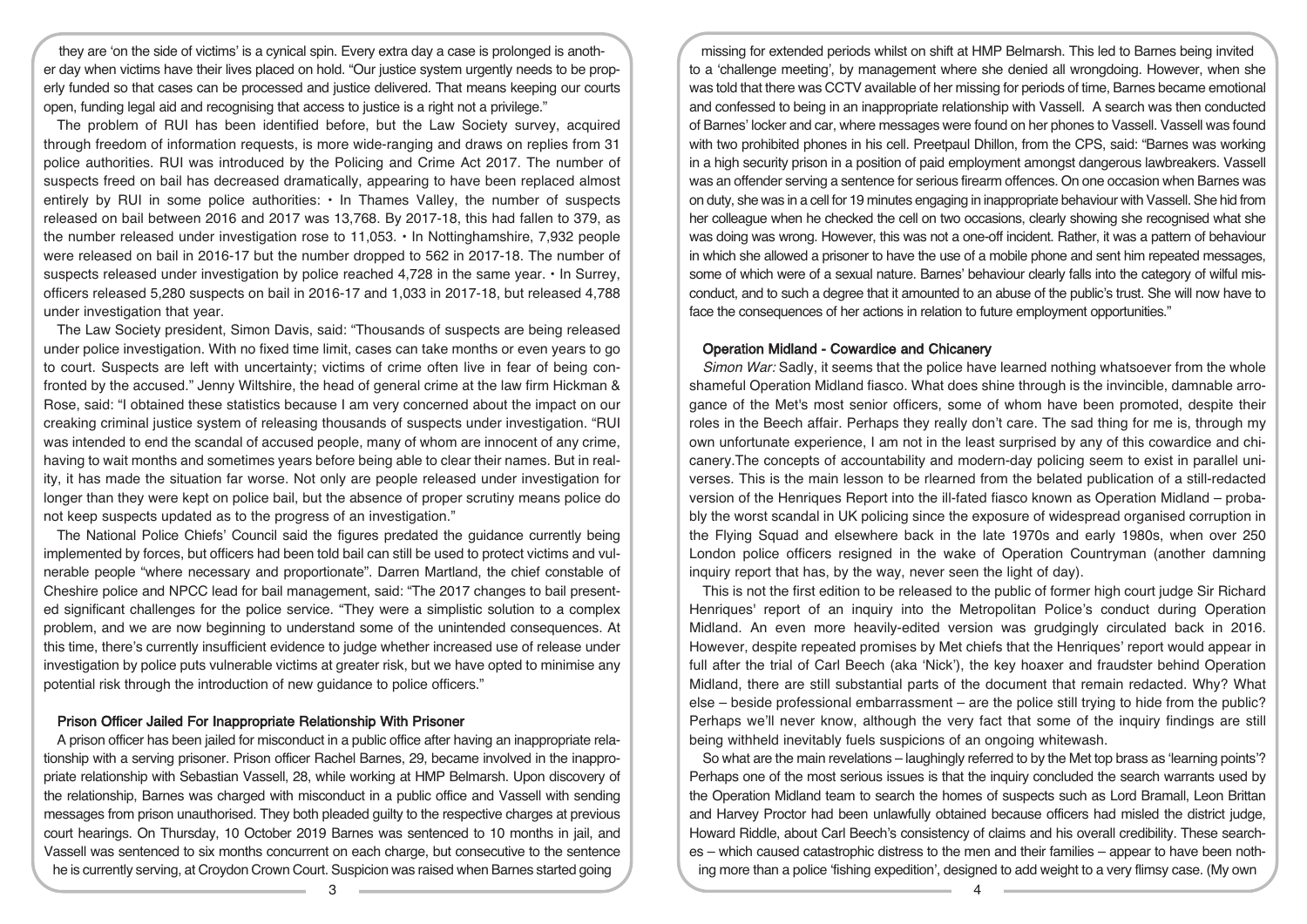home was raided in 2012 by the Suffolk police and I've since wondered how on earth they managed to convince a district judge or magistrate that there was a good reason to invade every area of my private life simply on the word of a repugnant fantasist, without a smidgen of actual evidence).

The Henriques' Report also focuses on the infamous statement made to the media by Detective Superintendent Kenny McDonald that 'Nick' (as Beech was then known publicly) was making claims that were "credible and true". What the latest version of the report reveals is that McDonald's boss, the Met's Deputy Assistant Commissioner, Steve Rodhouse, personally authorised confirmation that the police believed 'Nick' in order to show the public that they were out to nail anybody, no matter how rich and famous, who was accused of historical abuse. They were collectively embarrassed after having failed to prosecute Savile and they were now going to show everyone that they were going to make good their previous errors. This authorisation from Rodhouse blows sky-high any attempt to attribute the disastrous claim to a slip of the tongue by McDonald. In fact, we now know that it was official Met policy.

As Henriques observes in his report, "I cannot conceive that any fully informed officer could reasonably have believed 'Nick'. Yet they did. And they said so very publicly. In fact, Henriques points out that the investigating team behind Operation Midland should have recognised that Beech's various accounts, including his blogs and personal writings of what he claimed he'd experienced, were full of inconsistencies and of claims which were palpably incredible. Sir Richard highlights the fact that there was no factual evidence of any kind to support Beech's lurid allegations that he was regularly abused in the most violent physical manner by his 'torturers': no medical evidence, no scars, no bruising or cuts that would surely have been noted by his own mother at the time. Nor was there any evidence that he had been absent from school frequently. There was no sign of any missing, murdered boys as Beech claimed. There was absolutely nothing.

Reading the report, the extent to which police seem simply to have accepted the most preposterous nonsense and perverted sexual fantasies being spouted by Beech as credible evidence of an organised VIP paedophile ring becomes painfully clear. Yet none of the supposedly trained and experienced detectives appears to have spotted that they were dealing with a compulsive liar and fraudster. Or if they did, they didn't dare to speak up and risk challenging the 'you will be believed' dogma imposed by successive Directors of Public Prosecutions. There was a culture of collective mindset, with no room for any ostensible doubt.

And then there was the malign role played by Beech's cheerleaders, including specific journalists and the disgraced Exaro agency. In fact, the Henriques' report goes as far as stating that Exaro and its team actually 'misled' the police during Operation Midland. There was also evidence of active interference during the investigation, including reporters showing Beech photographs of suspects and taking him on a tour around London to identify specific locations where he had claimed he'd been abused, thus wholly contaminating the case. Sir Richard Henriques names names and it remains to be seen whether any of those he singles out for criticism will ever face any legal consequences in court. I won't be holding my breath.

This latest, less redacted, version of the report also shines a very unflattering spotlight on the political pressures that were being brought to bear on the Met, especially by the now Deputy Leader of the Labour Party, Tom Watson MP. Although at the time of Operation Midland Mr Watson was only a backbencher, he had met Beech personally and then proceeded to pass 'hundreds of pieces of information' to the Met, according to the report. I presume much of this was perverted twaddle and lies that the MP was being fed by Beech and his enthusiastic supporters at the Exaro news agency. It should be remembered that Mr Watson was responsible

for the vicious and vile ad hominem attack launched against Lord Brittan shortly after the former Conservative Home Secretary's death in 2015. Now, why would Watson want to traduce a prominent Tory in this ruthless manner? It doesn't take much working out.

In the aftermath of the strident criticism made in the Henriques report, Mr Watson's continued role in political life must surely be called into question. Yet, he seems determined to play Pontius Pilate and wash his hands of the whole sordid affair, in which we now know he played so central a part. Any chance of a resignation? I very much doubt it. An apology? No chance.

Despite the Met claiming that 'lessons will be learned' from the Operation Midland fiasco, senior officers are still determined to reject some of Henriques' key findings. There seems to be no genuine awareness of the reputational damage that the Met has suffered, nor any acceptance that the cultish dogma of 'believing' each and every complainant - and referring to them as 'victims' from the outset - undermines the presumption of innocence of the person accused.

How can a so-called investigative team conduct a fair, balanced investigation if it takes sides from day one? All this is not rocket science. Yet the College of Policing, which is the professional body responsible for police training, as recently as last month reconfirmed, in an official policy document, that anyone making a claim of sexual abuse should be considered as a 'victim' from the start. It goes even further and states that in the event an investigation ends with no charges being brought, 'victims should not be left feeling they have not been believed'. Presumably, unless they are Carl Beech… or Jemma Beale… or any of the other notorious liars and fraudsters who have been caught lying their heads off and are now serving time in prison - not to mention the myriad liars and perjurers who have got away with their deceit. This is the reason the two friends who accused me have not faced any consequences for their false allegations, despite it being obvious they lied and lied to the police and then committed perjury at Ipswich Crown Court in 2014.

#### Torture Inquiry: MP David Davis Takes Legal Action Against Government

Aaron Walawalkar, Human Rights News: Conservative MP David Davis is taking the government to court over its refusal to hold an independent, judge-led inquiry into the UK's involvement in torture since 9/11, contrary to UN recommendations. Renewed calls for an independent inquiry were sparked in June last year after reports published by a parliamentary committee found 19 allegations that UK personnel committed acts of torture. The government said at the time that it would announce "within 60 days" whether it would hold such an inquiry. But it was not until July this year that former Cabinet Office minister David Lidington told the House of Commons the government had "no legal obligation" or "policy reason" to do so. Davis, a conservative stalwart and lifelong civil liberties campaigner, is now bringing a legal challenge alongside Labour MP Dan Jarvis and human rights charity Reprieve.

On launching the legal bid, Davis said: "When the government finally admitted that it had no intention of holding a full and proper inquiry into torture, after years of dither and delay, I was frankly exasperated. And when I said in parliament 'see you in court', I meant it "Torture doesn't produce reliable intelligence, and involvement in it makes everyone in this country less safe. We must take a clear-eyed look at this dark period in our recent history, and give victims the redress and accountability they were promised, and face the future with a clear conscience and determination not to repeat the mistakes of the past."

What Torture Allegations Does The UK Face? Parliament's Intelligence and Security Committee released two reports in June last year – one into Detainee Mistreatment and Rendition from 2001-2010, and another focused on the guidance given to intelligence offi-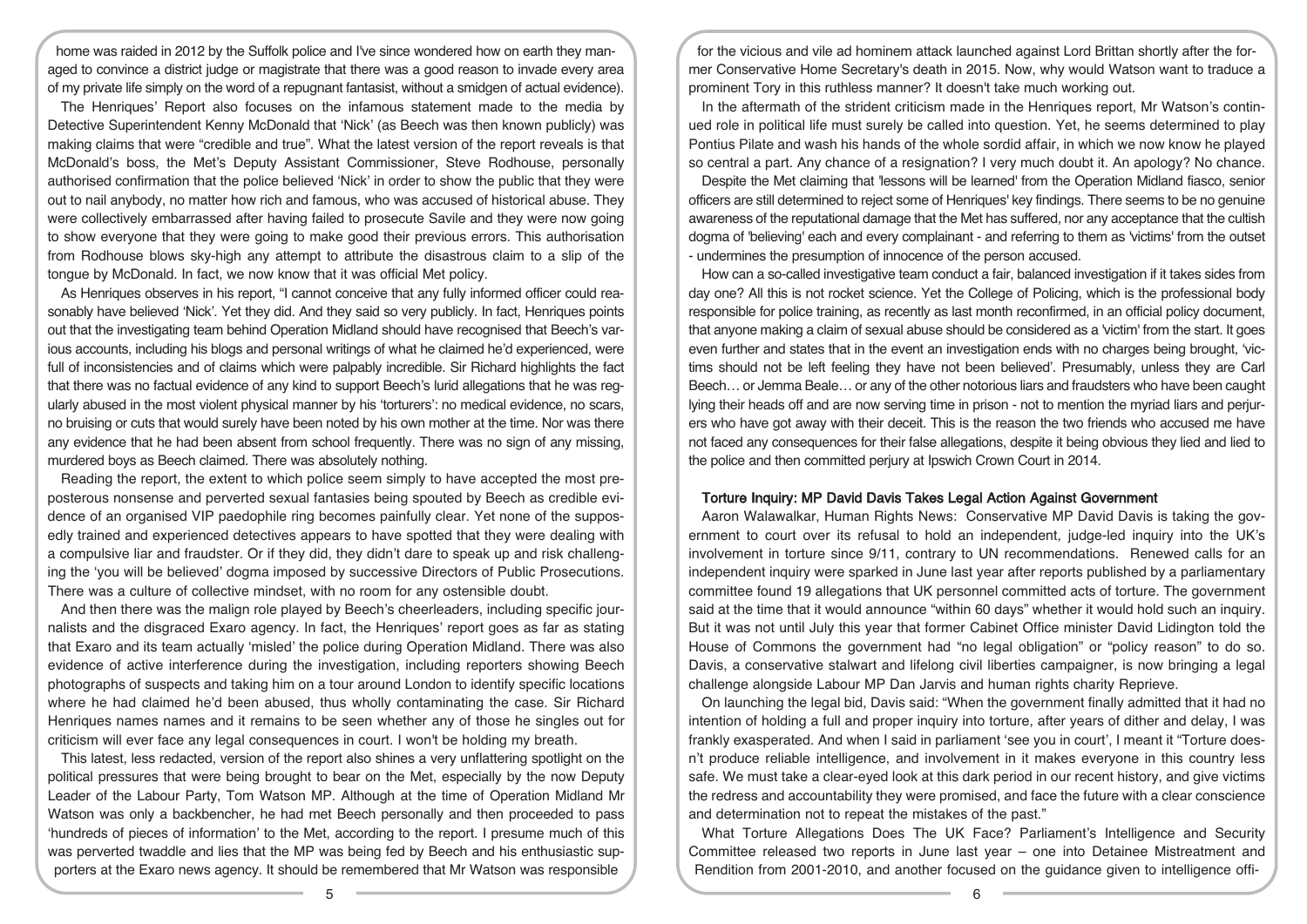cers. The key findings by the ISC include: 19 allegations that UK personnel themselves committed acts of torture At least 2 instances where UK personnel "directly engaged in the mistreatment of a detainee by others"; At least 232 cases where UK personnel "continued to supply questions or intelligence to liaison services after they knew or suspected [or should have suspected] that a detainee had been or was being mistreated". 198 occasions where UK officers received intelligence from detainees they knew were being mistreated, and 128 occasions of receiving intelligence after being told of mistreatment by foreign partners. Extensive efforts by UK intelligence agencies to block reporting of incidents of mistreatment, including attempts to keep evidence from reaching the ISC during its previous investigations. Evidence that suggests Government officials in one case successfully blocked criminal investigations of breaches of the Geneva Conventions. The report came following a four-year inquiry run by the ISC, but – in delivering its report – it accepted that its findings could only be treated as provisional, as Downing Street had blocked it from interviewing multiple witnesses.

Doomed To Repeat Our Past Mistakes? Article 3 of the Human Rights Convention prohibits torture and inhuman and degrading treatment or punishment – it is one of our most fundamental rights. The UN Convention Against Torture, which the UK signed up to in 1988, obliges parties to criminalise torture under their domestic law. It defines torture as an act by which severe pain and suffering, whether physical or mental, is intentionally inflicted on someone for the purposes of obtaining information, for punishment, or intimidation. The right to be free from torture is absolute. This means that it is never justifiable to torture someone, whatever the circumstances. Inhuman or degrading treatment is also prohibited: Treatment is considered inhuman when it causes intense physical or mental suffering Treatment or punishment is degrading if it humiliates and debases a person beyond that which is usual from punishment.

Article 3 of the Human Rights Convention requires governments to conduct official, effective investigations into credible allegations of serious ill-treatment by public officials, and to take positive steps to prevent it. UK courts and tribunals cannot rely on evidence obtained through torture, no matter which country it took place in. The Human Rights Convention and the Convention Against Torture also prevent the government from deporting or extraditing people to another country where they would likely face torture. Maya Foa, Director of Reprieve, said: "When the government broke its promise to torture survivors, it also broke the law. The powerful must be held to account so that victims can move on with their lives, but just as importantly because if we do not fully investigate our past mistakes, we are doomed to repeat them."

### Aristotle and the Three Pillars of Advocacy or A Few Thoughts From The Coal Face

Richard Barraclough QC draws on his experience of advocacy and discusses his own principles and methods of effectively presenting a case – both for the defence and the prosecution.

1. We teach advocacy using the Hampel method. It is a supremely effective and invaluable tool.

2. We should not however forget the ancient principles of Rhetoric in the teaching of advocacy. Rhetoric is the art of persuasion. Together with Grammar and Logic or Dialectic, it is one of the three ancient arts of discourse. Aristotle defines Rhetoric as the "faculty of observing in any given case the available means of persuasion".

3. The three pillars of advocacy or persuasion or modes of proof are described by Aristotle: "Of the modes of persuasion furnished by the spoken word there are three kinds. The first kind depends on the personal character of the speaker (ethos); the second on putting the audi-

ence into a certain frame of mind (pathos); the third on the proof, or apparent proof provided by the words of the speech itself (logos). Persuasion is achieved by the speaker's personal character when the speech is so spoken as to make us think him credible".

4. Fleur Kingham the President of the Land Court of Queensland in her lecture "Maximising your Impact as an Advocate: A view from the Bench" said: "Logos targets the brain; it is the logical rational aspect of argument. Pathos is about the heart; moving the listener to want to accept the proposition. Ethos appeals to the gut – the instinctual response to the person – that sense of whether we can trust what we are being told".

5. It is said that modern advocacy focuses more on the rationality based form of discourse than ethos and pathos as juries become more sophisticated than the audience assumed by Aristotle to be an audience of "untrained thinkers".

6. Oliver Wendell Holmes asserted: "the life of the law has not been logic: it has been experience". McCormack (Ethos Pathos and Logos: The Benefits of Aristotelian Rhetoric in the Courtroom) continues: "experience in all of its plasticity and subjective bases, necessitates a hard look at the capability of the human race as a whole as well as jurors, judges ,and litigators themselves to utilize logic consistently and similarly over time. While this seems possible to a certain extent based on the influence that the reliance on logic and rational decision making has had on trial procedure, it does not eliminate the need for or the benefits that may be derived from the use of an attorney's appeals catered toward the other two modes of proof, ethos and pathos"

7. Pillar 1 Ethos is about making the advocate credible or apparently credible as a source (persuader credibility). It is designed to make the audience unconsciously or consciously feel that they trust the advocate. To that end the advocate must demonstrate practical intelligence, a virtuous character, reputation and good will, honesty and candour.

8. Aristotle held that "we believe good men more fully and more readily than others. This is true whatever the question is and absolutely true where exact certainty is impossible and opinions are divided". In Richard II, Thomas Mowbray is accused of treason and says of his distress, "The purest treasure mortal time afford is spotless reputation; that away, men are but gilded loam or painted clay". It is Aristotle's view that "character may almost be called the most effective means of persuasion (the advocate) possesses"

9. Ethos encompasses (1) bodily eloquence including posture, gesture, facial expression, eye contact, body language and movement, proxemics (space between the advocate and the audience) and (2) the use of the voice and how we say the words used. The whole provides a collective signal to the jury.

10. The voice conveys elements of ethos. It involves pitch, speed, volume, tone and rhythm. It permits the advocate to convey emotional intention. Pauses are crucial. They can be used as thinking pauses or pauses to raise tension.

11. One of the social aspects of ethos or credibility is about identity and membership of the group. Research suggests that that the speaker must portray himself as belonging to the group rather than above it.

12. Ethos is transmitted through the advocate's self portrayal. It includes the advocate's clothes, vocabulary, hints at social rank. The advocate can use statements to suggest social hierarchy, preferences and distastes.

13. Ethos will involve practical intelligence in the sense of choosing the most credible arguments making sensible and reasonable concessions.

14. Pillar 2 Pathos encompasses emotional influence the advocate has on her audience.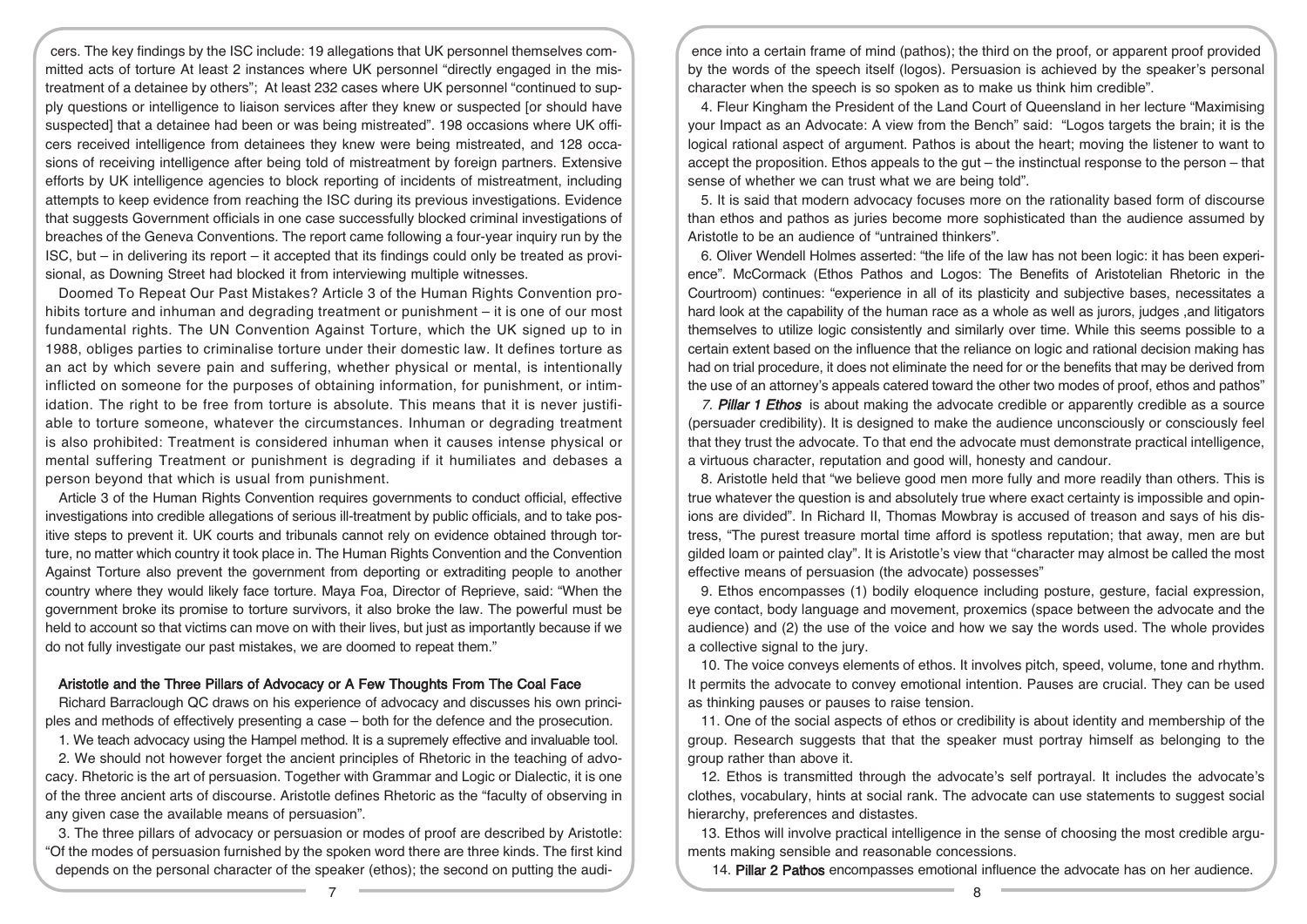It is necessary to put the audience in the appropriate emotional state. Norbert Schwarz (Emotion, Cognition and Decision Making): "Our everyday experiences leave little doubt that our emotions can influence the decisions we make, much as the outcome of our decisions can influence the emotions we experience". Aristotle: "Our judgments when we are pleased and friendly are not the same as when we are pained and hostile". Uffelman (Hamlet was a Law Student. A Dramatic look at Emotions Effect on Analogical reasoning): Emotion is "what releases the legal imagination to see relevant similarities and therefore permits the final leap to judgment".

15. Pathos permits the audience to place itself in the shoes of the litigant. That is not to say that emotion is to be overdone. Juries are directed to judge a case on the evidence and not emotion. Thus the pathos element of advocacy in jury trial must be finely judged. As Uffelman said: "If the ultimate goal of the legal process is justice then….we should desire the most sensitive understanding of the intersection of emotion and reason in order to maximise the breadth and depth of the (audiences) imagination in conceiving justice"

16. Thus: "The emotions are all those feelings that so change men as to affect their judgments and that are also attended by pain or pleasure. Such are anger, pity, fear and the like with their opposites. We must arrange what we have to say about each of them under three heads. Take for instance, the emotion of anger: here we must discover (1) what the state of mind of angry people is (2) who the people are with whom they usually get angry and (3) on what grounds they get angry with them".

17. Pathos requires the audience to identify with the advocate. It requires the advocate to know the audience, its value and belief systems. The advocate has techniques and styles which create or enhance emotions which impacts on the critical faculty of the audience. It is the emotional influence of the speaker on the audience. The advocate achieves this in part by the correct use of figures of speech, putting content and arguments in the fore or background, clarity in the sense of intellectual comprehensibility and propriety where the style is appropriate to the issue and context. Brevity is important but not so as to limit clarity.

18. Story telling is used to give a personal touch and create curiosity in the audience. The story allows the speaker to raise emotion and link with eg childhood memories.

19. Pathos may bite at the beginning and end of the speech grabbing the attention of the audience and leaving them with conviction.

20. Pillar 3 Logos: "Thirdly persuasion is effected through the speech itself when we have proved a truth or an apparent truth by means of the persuasive arguments suitable to the case in question".

21. There are different forms of proofs: the natural and the artificial/ technical proof. Natural proofs are those that are based on data, testimonies etc. Artificial or technical proof are those created with a combination of information, hints, examples and the art of logic.

22. Logos deals with content, structure and argumentation of a speech in contra distinction to style and expressive qualities. It is the relationship of facts with reality. It is the appeal to logical reason. The argument must appear sound to the audience. The advocate will express information, argumentation and structure clearly and explicitly so that the audience is able to follow his reasoning. The structure of the speech supports the listener to understand and enjoy the content of the speech, to memorise and process the information given.

23. Cogitation. So what does this mean for the criminal practitioner? Caldwell (Primacy, Recency Ethos and Pathos. Integrating Principles of Communication into the Direct Examination): "In the courtroom the advocate must inform and persuade; he must respect the cumbersome rules of the court but still present the facts in a memorable and compelling way. That is the advocate's message must be accurate, factual and legally adequate but also

absorbing, captivating and emotionally forceful. Similarly the advocate as messenger must not only be lawyerly making sure that all the "Is" are dotted and "ts" are crossed but also credible and likeable. Both message and messenger play critical roles in the communication process".

24. Scharffs (The Character of Legal Reasoning) summarised the Aristotelian theory as accounting for both practical wisdom in that it 'imbues craft with a moral dimension that it otherwise lacks' by mandating the use of logic and rational arguments through logos as well as the existence of a goodness in the persuader through ethos" (McCormack).

25. A few thoughts whether prosecuting or defending:

i. When defending I get to know the client perhaps more deeply than he/she has ever known. Gone are the days when Leading Counsel did not see her client. By getting to know our client well we are able to identify with him/her. We are able to glean tiny but precious parts of his character which we can then adduce before the jury. In one case it was weeks before we established that a man on trial for an associated role in a gang execution with a substantial criminal record, translated books for children into braille and worked in prison as a Samaritan whilst at the same time describing himself as a "scroat". When prosecuting the victim is not just a name. He or she is a person and the jury is entitled to know how he or she appeared in life.

ii. I structure my examination in chief or cross examination (normally in writing and contributed to by Junior Counsel and Solicitor) and when defending make sure that the client understands exactly what we are seeking to elicit from him in the witness box. If the client is not prepared then the entire case can be lost by reason of this gross disservice. The client and the advocate will lose all credibility or ethos.

iii. Whatever the time available I spend it on the case, thinking, working on cross examination, theories, speech. I always visit the scene of a murder to get a feel for the place. Whatever the detective work we may see something no one else has seen – rarely but it may happen.

iv. Even if interviews are "no comment" interviews someone on the team listens/watches them both for the defendants and any ABE. We may get a feel for the characteristics of the individual

v. More important than anything is to be able to "tell them (the jury) the story" as the old barrister in Brothers in Law advised.

vi. Successful advocacy requires mastery of the brief, consideration of every and all permutations of fact and inference, rigorous analysis, time to reflect, revise and where necessary to delete.

vii. I seek to establish Ethos from the beginning, the first moment when introduced to the jury. That means appearance must attract. The uniform is there for a purpose. We use it. Our collars must be clean. More than that I may be seen outside court as the jury arrive or leave after the court day. If I am scruffy, if I am not wearing my collar and tie even in the heat, the jury will see.

viii. The entire trial is founded or predicated on the speech. Every question must be asked for the purpose of the speech. We do not ask anything, do not say anything unless it is to be used for the speech.

ix. The jury will see interactions with the judge and any opposing counsel. Whatever the provocation, the jury will be far more impressed by an advocate who is polite and reasonable. Rarely have I found that interjections assist the speech unless absolutely necessary. The purpose of the advocate is not to disparage ones opponent and turn the jury away from the other side but rather to bring the jury onto his client's side.

x. When it comes to the speech, I write it out word for word unless I consider myself a natural orator (of whom there are few). Most of the great orators I have known have sweated blood over their speech.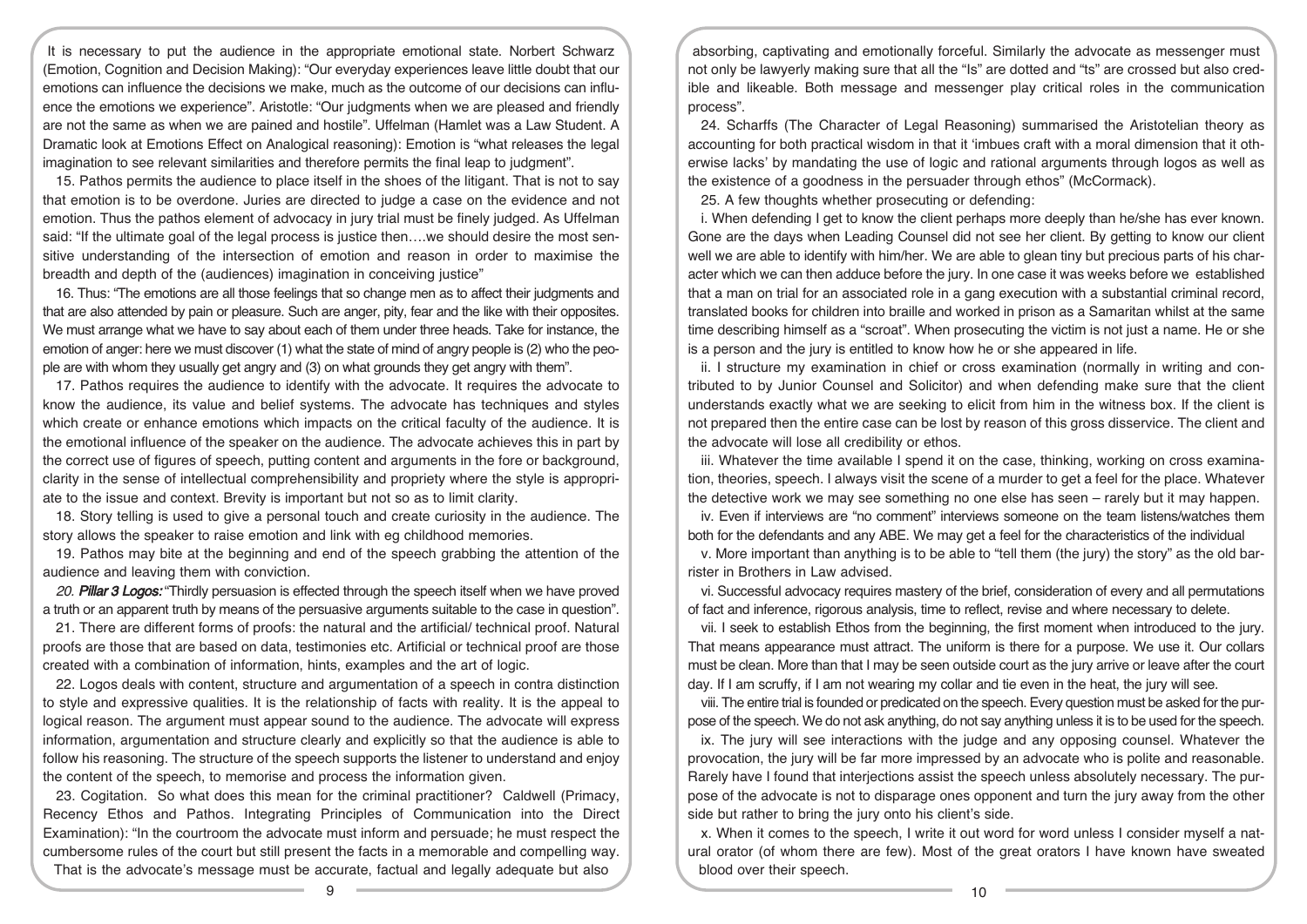xi. I build the speech on the principles of ethos pathos and logos but directed towards the essence of the case being presented.

xii. I seek to know my speech so well that I can read it without looking at the notes. Thus I will always be able to look the jury in the eye. If we have the written speech we can, should the whim or audience reaction provide the opportunity, fly from it knowing that we can return to the safety of the structure of the nest without faltering. I read the speech again and again and revise it time and again before I deliver it. I read it aloud in the privacy of my study or hotel room, to get every tone of voice, every turn of phrase perfect. A prolix, rambling and obtuse speech will not persuade.

xiii. Before delivering the speech, I prepare by standing at the lectern before the court assembles; I judge the distance between me and the jury; I make sure they can all see me and just as important I can eye ball each of them.

xiv. I empty my pockets. I do not want anything to detract from me, the advocate which will surely happen if I am jangling keys.

xv. When delivering the speech I do not rush, I stand straight, I look at the jury. I do not drop my eyes to the page as I make the crucial point. To do so will suggest that I do not believe in my own argument.

xvi. Where sensible, I have every single exhibit or page of the jury bundle available for reference unless it is easier to quote in the speech in which case I type it out word for word so that there is no stumbling.

xvii. I monitor speed of delivery. I sometimes try to inject some humour but am very careful - humour is difficult in a gang execution but even there it is possible.

xviii. I try to use some local knowledge so as to get close to a local jury. In a recent murder trial in Chapeltown Leeds, when defending I was able to use the following: "The Ralph Thoresby School is in Cookridge. Ralph Thoresby was an 18th century antiquarian and merchant. He described Chapeltown as "well situated in pure air upon a pleasant ascent which affords a prospect of the country for 10 or 12 miles". Chapeltown Moor was the site of one of the first Yorkshire cricket matches between the gentlemen of Chapeltown and the gentlemen of Sheffield. It remains an area where as (the police intelligence officer) described most people play out their lives in a decent and respectable way. It has beautiful parks and well stocked children's playground. It is however plagued by those who mercilessly lacerate it with their drug dealing and associated violence".

xix. I embrace Ethos. I make myself known to the jury. I open myself up. I never speak down to the jury. I am never pompous. I always defer to the jury. I make them feel as they are, significant. I have used an introduction, again when defending: "I am acutely aware that although I am older than each of you, together you are collectively far older than I. I have some experience of life but together you have more experience than I could ever hope for. I have my trade. You have or have had yours whether paid or unpaid. Thus you have more knowledge of work whether in the home, with children or beyond. You have suffered life's tragedies, you have experienced life's many joys. It is that experience of life which you will obviously bring to bear on this case as you follow your own lines of logic. One thing I can be fairly sure of is that you have not experienced what you are now experiencing in this court. But even there I could be wrong. You may be lawyers, judges, police officers, I do not know. And so do not blame me if I address you on matters which you may well know. Please forgive me if individually or collectively you consider that anything I might say makes little or no sense"

xx. I look at the entire jury ranging from 1 to 12. If necessary and I need a friendly face I turn to the juror who I rightly or, in my sense of delusion, believe to be on my side.

xxi. I do my best to follow this advice.

26. Sometimes, just sometimes when defending I may be able to tell the jury about Aristotle and turn it towards the defendant. In a gangland execution case where there were cut throat defences, having dealt with the usual burden and standard of proof, I intended to say: Our case depends on three things: what you think of (the defendant) when you see him and hear him, a logical analysis of the prosecution case and the incoherence of the case for the other defendants. I have my own rules in criminal trials based on what those of us who are rather ancient were taught when learning our trade. They are based on the great Greek philosopher Aristotle, who taught that the art of advocacy is built on three pillars - logos (the logic or reasoning supporting the speaker), ethos (the credibility of the speaker) and pathos (emotional appeal of the speaker). And so I look for the logic of a case, the credibility of the defendant and any emotional aspects of the case which I may be able to suggest goes to support the defendant.

In this case the three pillars are built: a. on the notion of (the defendant) being the spotter as so lacking logic as to be absurd; b. the defendant himself when examined and considering his flaws and defects and criminal past is not in truth the sort who would become involved in this horrendous execution committed by a gang; c. the last interview where he describes his terror of those of whom he was to tell the truth. d. Bound up in that analysis and part of the logic is the bewildering lack of integrity of the gang members and in particular the case for (the co-defendant)".

27. My far wiser Junior advised against it. She was right to do so in that case but I have used the device but once!

28. I appreciate that many will have their own experiences and principles of advocacy and may well hold that my ideas are insignificant or worse. I just thought I might provide a little of my experience.

29. McCormack says, "the intersection of Aristotle's three modes of proof is what creates true, beneficial and just persuasion in the courtroom. A trial attorneys appeals to logic after carefully considering his position and thoroughly researching his topic can be considered by his audience, the judge and jury in their deliberations of the case. Such appeals also lend themselves to the judge and jury members perception of the attorney's credibility as a wellresearched well prepared attorney particularly one who can communicate his position with confidence, is in all cases more trustworthy than one who cannot and does not have full command of the relevant law" Richard Barraclough QC Six Pump Court

### Would Make You Pull Your Hair Out

A policeman who refused to shave his beard has been awarded £10,000 by an employment tribunal. Constable Gordon Downey had been transferred from an armed response unit after refusing to abide by a policy that officers be clean-shaven. It was argued on behalf of the Police Service of Northern Ireland that his facial hair would interfere with breathing apparatus officers in the unit are equipped with. He shaved his beard down to a moustache but this was still deemed unacceptable. An expert at the tribunal said that he would need "a moustache like a walrus" for it to cause a problem with the mask. The tribunal unanimously agreed that he had suffered discrimination contrary to the Sex Discrimination (NI) Order 1976. Speaking to BBC News NI, Constable Downey said: "The policy itself, which was first introduced in 2017, was being enforced against men under health and safety grounds, yet females within our unit had hair in contravention of the same policy  $-$  not facial hair but head hair, where there was a grab risk. "The policy was being enforced against men, not against female officers. As an older person with a receding hairline and alopecia who is slightly overweight, all I can do is grow a bit of fur on my top lip. To have that removed for absolutely no reason is wrong."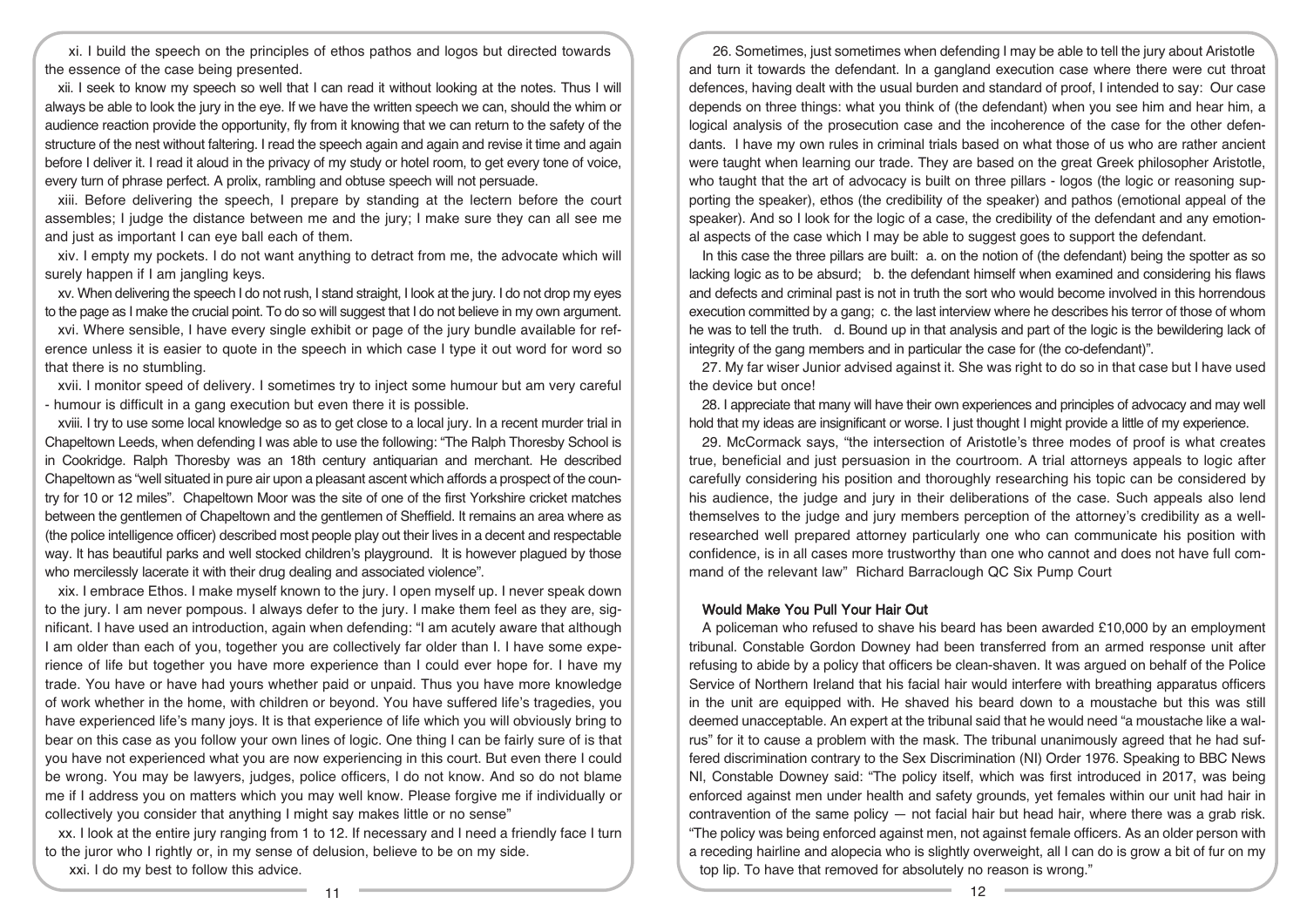# Watchdog Finds 'Emergency' Conditions in Scottish Prisons

Libby Brooks, Guardian: Anti-torture group highlights overcrowding, rising violence and overuse of segregation. The report was most critical of the treatment of inmates at Cornton Vale women's prison. Photograph: Murdo Macleod/The Guardian Europe's anti-torture watchdog has described conditions in Scotland's overcrowded prisons as an emergency situation, in a damning report that highlights a rise in drug-related violence, the overuse of segregation, and inmates confined to their cells for lengthy periods of time, sometimes in less than 3m2 of living space. Julia Kozma, who led the delegation of the Council of Europe's Committee for the Prevention of Torture (CPT) when they visited five Scottish prisons last October, described witnessing an influx of new arrivals at HMP Grampian. She said it was "like an emergency situation" as staff searched frantically for spare mattresses. "We don't see the numbers going down so the emergency is becoming more and more the norm," she added. However, Kozma told the Guardian it was difficult to blame the authorities when she believed the problem of prison overcrowding in Scotland, which has the second highest imprisonment rate in western Europe, was rooted in the attitudes of the judiciary.

The report reserves its greatest criticisms for the treatment of inmates at the Cornton Vale women's prison, where the delegation found "women who clearly were in need of urgent care and treatment in a psychiatric facility, and [who] should not have been in a prison environment". They included one woman who had bitten through the skin and muscle of her arm down to the bone and another who set fire to her hair in her cell. Since the delegation's visit it is understood these women have been transferred to a medium secure psychiatric facility. While the committee heard no complaints of deliberate ill-treatment by prison staff, the long-term effects of overcrowding alongside very little out-of-cell activity – often limited because of staff shortages – had a significant impact on prisoners. In Grampian prison, the CPT delegation found mattresses had been put on the floor under bunk beds to accommodate three people in double-occupancy cells. The report notes the rise of inter-prisoner and inmate-on-staff violence, which it links to "large amounts of synthetic drugs flowing into Scottish prisons", often soaked into letters which prisoners then smoke. It also described an "intractable" issue of many prisoners being segregated from the main prison population for long periods of time, months and sometimes years, with some becoming institutionalised in segregation "despite living in virtual solitary confinement".

The Scottish Prison Service said the women's estate in particular was at an advanced stage of reform, with Cornton Vale set for closure and new community custody units under construction across the country. It said the reduction of mental health services meant women with such issues were often criminalised instead. The SPS added that it was trialling new scanners to detect synthetic drugs entering prisons, and linked the rise in violence to an increase in the number of inmates involved in organised crime The CPT report notes the Scottish government has embarked on an agenda of reform, especially regarding female prisoners and young offenders, but also observes that these reforms are still at a "nascent" stage.

The Scottish government said it would carefully consider the committee's findings. "We want to ensure Scotland is a modern, inclusive nation that protects, respects and realises internationally recognised human rights. We actively engage with international human rights monitoring mechanisms and value the expert insight they provide on human rights issues." Humza Yousaf, the Scottish justice secretary, has previously said the rise in the prison population was partly because police and prosecutors had placed a greater focus on serious organised crime and sexual offences. Ministers have recently introduced a presumption against putting offenders in prison for sentences of less than 12 months, in an attempt to reduce overcrowd-

ing, but Kozmo said she believed the Scottish government accepted this would have minimal effect. "It is difficult to blame the authorities when the issue is rooted in the judicial system that hands down long harsh sentences and is unwilling to look at alternatives. If we want to see an alleviation in overcrowding it has to include the judiciary looking at sentencing policy."

## 'Lynch Mob Politics': Experts Denounce Plans For Longer Jail Terms

Owen Bowcott Legal, Guardian: Prison reform charities have condemned the government's enthusiasm for extending minimum prison terms as "the politics of the lynch mob" and an unnecessary duplication of existing judicial powers. Proposals in the Queen's speech to ensure violent and sexual offenders serve a minimum of two-thirds of their sentence – compared with half under current guidelines – before becoming eligible for release on licence have attracted widespread criticism. Frances Crook, the chief executive of the Howard League for Penal Reform, said: "This is not a sensible, evidence-based policy; it is the politics of the lynch mob. This is about making people spend more time in prison, which will affect thousands of men and will probably put staff in danger by taking hope away from people. "We already know that prisoners are in appalling conditions, with a lot of violence, injury and suicides. A lot of it is directed at staff. This is very irresponsible."The Prison Reform Trust pointed out: "Judges can already hand down two-thirds sentences in certain cases, for example if it's one of 100 specific offences or if the person poses a risk to the public."

Chris Daw QC, a criminal and fraud expert, tweeted: "Make no mistake, the current Tory approach to crime and punishment is just dangerous, populist electioneering. Nowhere in the free world do longer and longer prison sentences do anything good for society." The government's emphasis on ramping up punishments was contrasted by many commentators with its failure to pay for judges to hear backlogs of cases and the protracted underfunding of the justice system. Richard Atkins QC, the chair of the Bar Council, which represents barristers across England and Wales, said the Queen's speech "acknowledged that public confidence needs to be restored in the criminal justice system. I hope that this is an acceptance of what we have long warned, that our criminal justice system can bear no more. "For the last decade, the Ministry of Justice has been in dire need of rescue as it has buckled under the strain of greater budget cuts than any other Whitehall department – 40% since 2010."

Louise Haigh, Labour's shadow policing minister, was more dismissive, tweeting: "Many of the criminal justice #QueensSpeech measures had already been announced by May's Govt. The 20,000 officers we already know won't be going to the frontline. No new ideas, not enough new cops and no acknowledgement that austerity has destroyed the criminal justice system." The Criminal Bar Association (CBA), which represents English and Welsh barristers working in the criminal courts, highlighted the fact that many suspects in serious crimes were being released under investigation, without being subjected to bail restrictions. Caroline Goodwin QC, the CBA chair, said: "Fewer prosecutions does not mean less crime is being committed – quite the reverse. More crimes are being reported and yet fewer are being prosecuted. "At present, the rate of 7.8% of all crimes reported to police resulting in a charge or summons is simply unacceptable. Exactly how is the general public to have faith in our criminal justice system? That rate has broadly halved in under a decade." The Law Society, representing solicitors in England and Wales, said it was concerned by government proposals for weakening the Ministry of Defence's legal and public accountability. The society's vice-president, David Greene, said: "The UK upholds and respects the rule of law on and off the battlefield across the world. The rule of law dictates that everyone should be held accountable within our framework of laws. It must not matter how the accused or defendant may be perceived by the public, media or government."